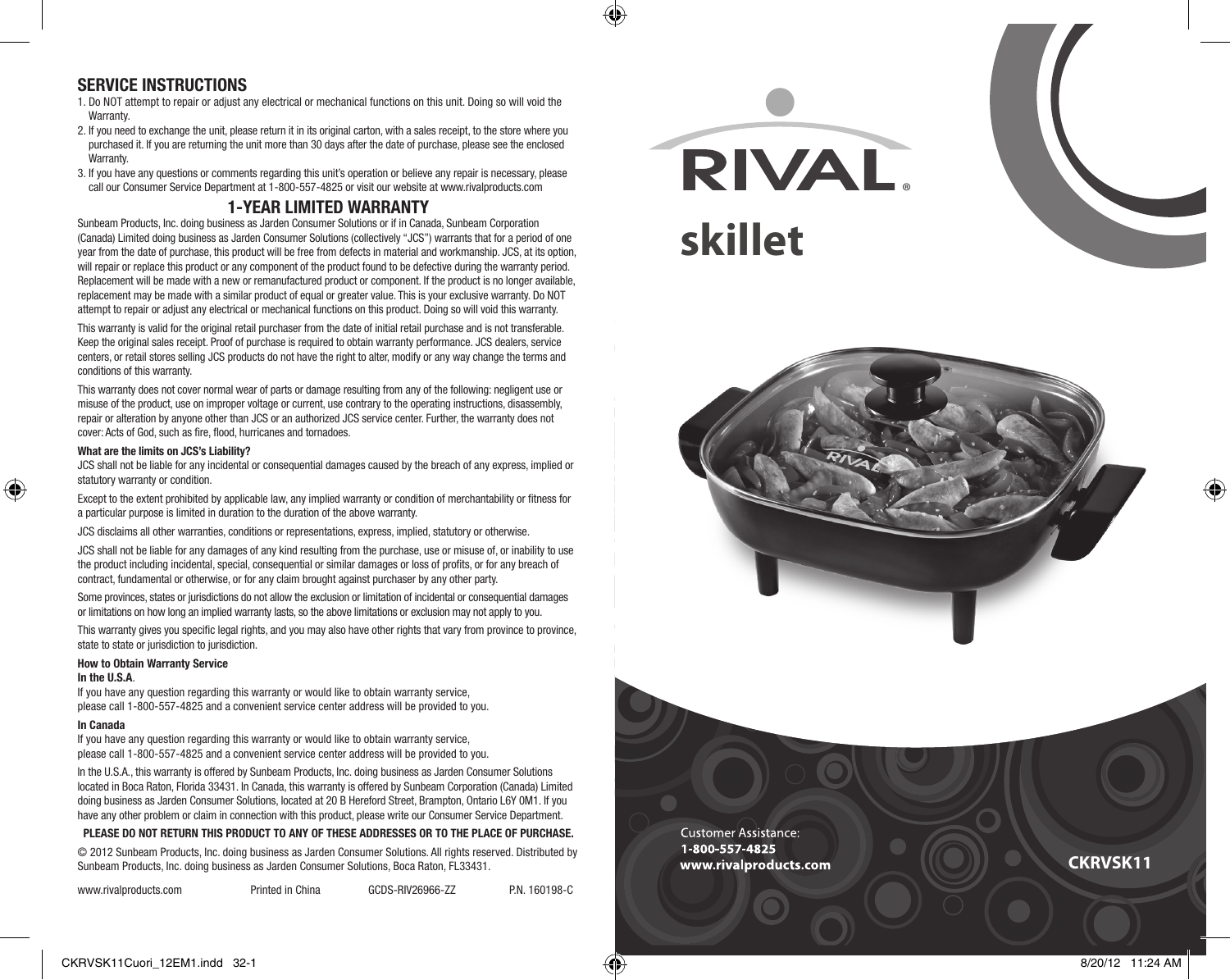# **IMPORTANT SAFEGUARDS**

When using electrical appliances, basic safety precautions should always be followed, including the following:

# **1. READ ALL INSTRUCTIONS BEFORE USING.**

- 2. Do not touch hot surfaces. Use handles or knobs.
- 3. To protect against electrical shock, do not immerse cord, plug or TEMPERATURE CONTROL PROBE in water or other liquid.
- 4. Close supervision is necessary when any appliance is used near children. This appliance is not to be used by children.
- 5. Unplug from outlet when not in use and before cleaning the appliance. Allow to cool before putting on or taking off parts, and before cleaning.
- 6. Do not operate any appliance with a damaged cord or plug or after the appliance malfunctions or has been damaged in any manner. Return appliance to the manufacturer (see warranty) for examination, repair, or adjustment.
- 7. The use of accessory attachments not recommended by manufacturer may cause injuries.
- 8. Do not use outdoors.

⊕

- 9. Do not let cord hang over edge of table or counter, or touch heated surfaces.
- 10. Do not place on or near a hot gas or electric burner, or in a heated oven.
- 11. Extreme caution must be used when moving appliance containing hot oil or other hot liquids.
- 12. Always attach TEMPERATURE CONTROL PROBE to appliance first, then plug cord in the wall outlet. To disconnect, turn TEMPERATURE CONTROL DIAL to "OFF", then remove plug from wall.
- 13. Do not use appliance for other than intended use.
- 14. Please use recommended probe P/N:JH-001A in US.
- 15. Risk of burn, nerver fill oil in the Skillet Pan for more than ½ inch (12.7mm) high.
- 16. Do not use for deep frying.

# **THIS UNIT IS INTENDED FOR HOUSEHOLD USE ONLY.**

# **SAVE THESE INSTRUCTIONS**

This appliance is for household use only. No user-serviceable parts inside. Do not attempt to service this product. A short power supply cord is provided to reduce the hazards resulting from entanglement or tripping over a long cord. An extension cord may be used with care. However, the marked electrical rating should be at least as great as the electrical rating of the skillet. The extension cord should not be allowed to drape over the counter or tabletop where it can be pulled on by children or tripped over unintentionally.



# **POLARIZED PLUG**

This appliance has a polarized plug (one blade is wider than the other). To reduce the risk of electric shock, this plug is intended to fit into a polarized outlet only one way. If the plug does not fit fully into the outlet, reverse the plug. If it

still does not fit, contact a qualified electrician. Do not attempt to modify the plug in any way. If the plug fits loosely into the AC outlet or if the AC outlet feels warm do not use that outlet.

# **KEEP WARM SETTING**

The temperature control probe has a "Keep Warm" range setting of approximately 150°F to 180°F. The indicator light will cycle on and off when this setting is in use to indicate that the skillet is maintaining the desired temperature.

# **IMPORTANT**

Check the handles/legs of your skillet periodically for looseness. If needed, re-tighten with a screwdriver. **Caution:** Overtightening can result in stripping of screws or cracking of handles and base.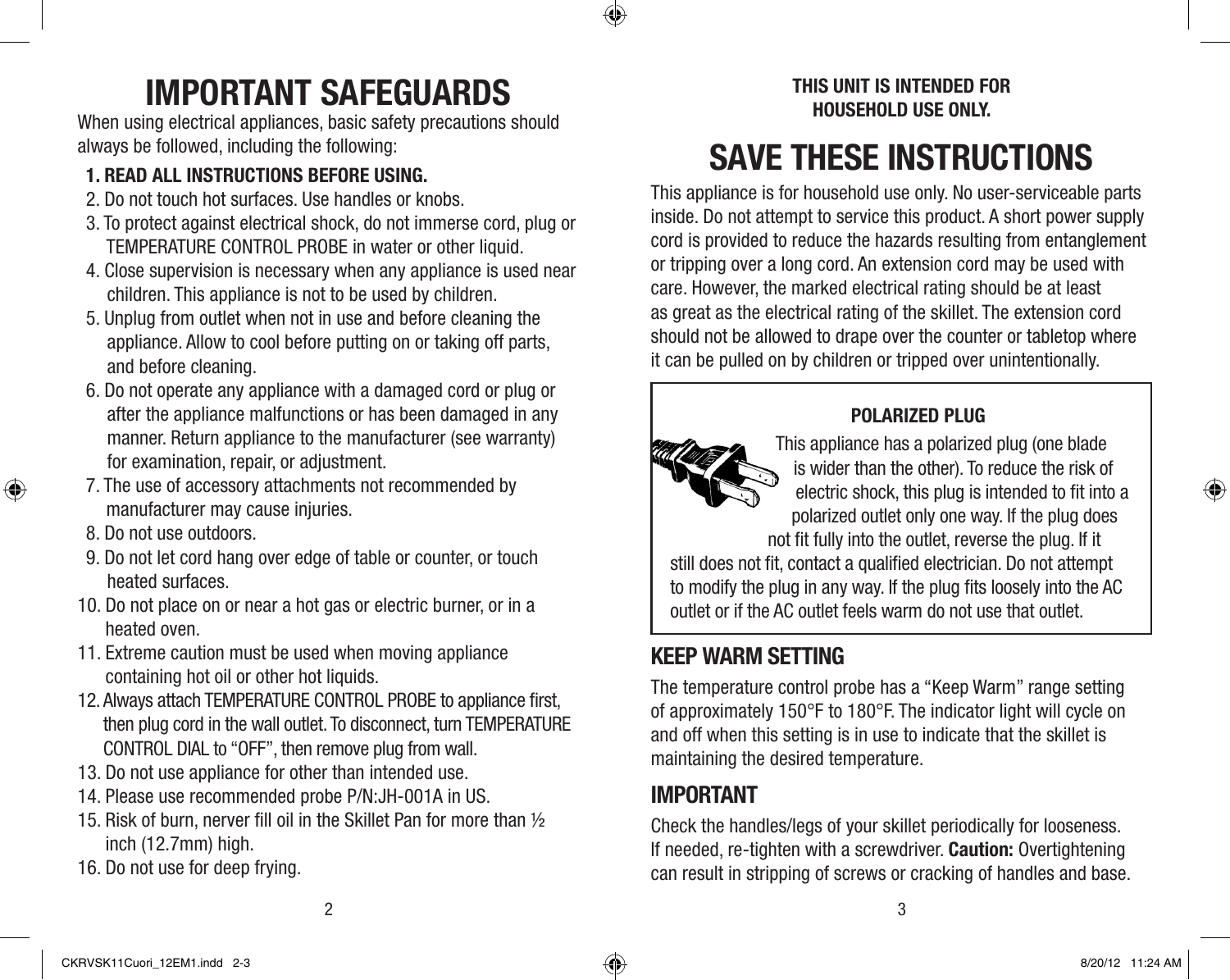# **LEARNING ABOUT YOUR ELECTRIC SKILLET**





# **HOW TO USE**

⊕

- Set the skillet on a flat, dry, heat resistant surface. Some countertop and table surfaces, such as Corian® and other surfaces, are not designed to withstand the prolonged heat generated by certain appliances. If you plan to use the product for a prolonged period of time, we recommend placing a hot pad or trivet under your skillet beforehand to prevent possible damage to the surface.
- Turn temperature control to "OFF", plug temperature control probe securely into receptacle on skillet, plug into standard 120V AC outlet and turn temperature control to desired setting.
- The temperature control indicator light will come on when you set or adjust the temperature. Once the desired temperature is reached, the indicator light will go out. (When adding food, the indicator light will come on briefly as the overall cooking temperature is reduced.)
- Preheat the skillet with the lid on for 10 15 minutes or until the indicator light goes out. NOTE: The cooking temperatures listed in this user manual are estimates. Adjust the cooking temperature slightly up or down to achieve the results you prefer.
- A steam vent is located on the Glass Lid. The steam vent allows steam to escape while cooking with the lid in place. **CAUTION:** Escaping steam is hot! Be careful when removing or lifting lid. Oven mitts are recommended when removing cover from skillet base or when replacing it.

**NOTE:** If heating oil, always leave the lid off. If oil smokes, immediately turn skillet "OFF" and allow to cool.

# **USEFUL HINTS**

- Before using the skillet for the first time, lightly brush cooking surface with vegetable oil. Heat, uncovered, to 300°F. Turn "OFF" and cool completely. Wipe away excess oil.
- Use only nylon or heat-proof plastic cooking utensils. Metal utensils may scratch the non-stick surface.
- This skillet is not designed to deep fry. To pan-fry, do not use more than 1 cup of oil. Select a vegetable oil or peanut oil for frying. Butter and olive oil should only be used to sauté foods on a lower temperature setting.

⊕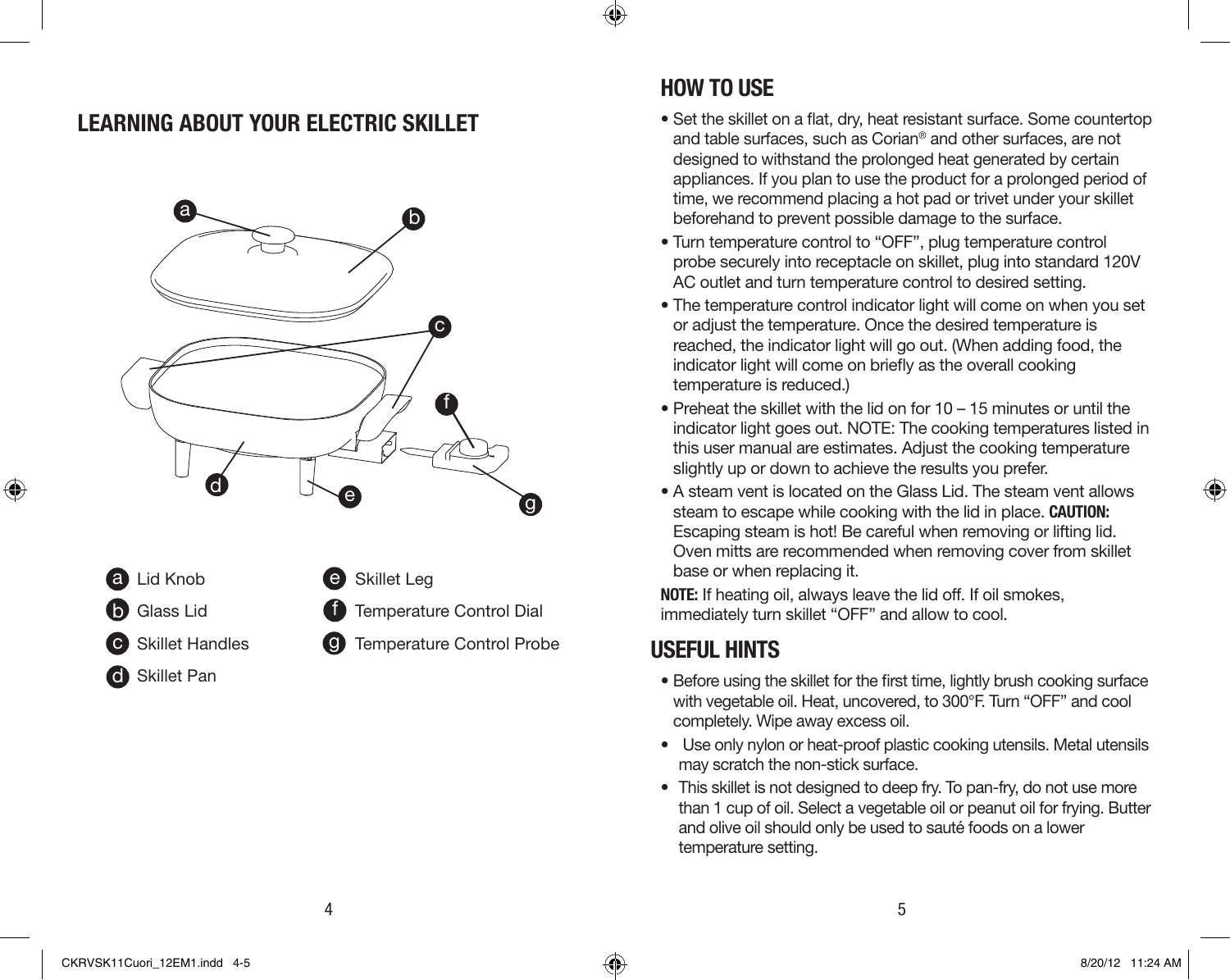# **CLEANING AND MAINTENANCE**

**CAUTION:** Skillet is hot. Handle carefully.

**WARNING:** Do not immerse temperature control probe in water or other liquid.

 $\bigcirc$ 

- Always allow the skillet to completely cool before cleaning.
- Unplug cord from wall outlet, then remove temperature control probe from appliance. Caution: The probe on the temperature control piece could be hot. Wipe probe clean with a dry towel.
- Immerse the skillet and lid in warm, soapy water and wash with a soft cloth. Rinse well and dry. All parts, except the temperature control probe, are fully immersible and dishwasher safe.

**Note:** DO NOT use steel wool, abrasive cleaners, or metal scouring pads on cooking surfaces as this will damage the non-stick coating.

| <b>TEMPERATURE GUIDE</b>              |                       |                                                                                                                                                                                                                                                                                                                                                                                                                                                |                 |
|---------------------------------------|-----------------------|------------------------------------------------------------------------------------------------------------------------------------------------------------------------------------------------------------------------------------------------------------------------------------------------------------------------------------------------------------------------------------------------------------------------------------------------|-----------------|
| <b>FOOD</b>                           | <b>AMOUNT</b>         | <b>TIME/DIRECTIONS</b>                                                                                                                                                                                                                                                                                                                                                                                                                         | <b>TEMP.</b>    |
| <b>Burgers</b>                        | $1/4$ lb.             | 3 to 9 minutes/per side (med.)                                                                                                                                                                                                                                                                                                                                                                                                                 | $300^\circ F$   |
| <b>STEAK</b>                          | 1" thick.<br>boneless | 9 to 12 minutes/per side                                                                                                                                                                                                                                                                                                                                                                                                                       | 300°F           |
| Chicken                               | boneless<br>breasts   | 6 to 7 minutes/per side                                                                                                                                                                                                                                                                                                                                                                                                                        | 300°F           |
| <b>French Toast</b>                   |                       | 3 to 5 minutes/per side                                                                                                                                                                                                                                                                                                                                                                                                                        | 325°F           |
| Pancakes                              |                       | 1 to 3 minutes/per side                                                                                                                                                                                                                                                                                                                                                                                                                        | $300^{\circ}$ F |
| Eggs<br>Fried<br>Poached<br>Scrambled | 1 to 6 eggs           | 2 to 3 minutes/first side<br>1 to 2 minutes/second side<br>Melt 1 to 2 tsp. butter or<br>margarine in skillet<br>2 to 3 minutes<br>Pour 2 cups water and 1<br>tsp. cider vinegar in skillet.<br>Heat to boiling. Break each<br>egg into a bowl; slip into<br>water. Cover and cook 2 to 3<br>minutes.<br>3 to 4 minutes<br>Melt 1 to 2 tablespoons<br>butter or margarine in skillet.<br>Add eggs, cook, stir gently,<br>until set and cooked. | 300°F           |
| Bacon                                 |                       | 5 minutes/first side<br>1 to 3 minutes/second side                                                                                                                                                                                                                                                                                                                                                                                             | 300°F           |
| Sausage Links                         |                       | 8 to 10 minutes                                                                                                                                                                                                                                                                                                                                                                                                                                | $300^{\circ}F$  |
| <b>Sausage Patties</b>                |                       | 6 minutes/first side<br>5 to 6 minutes/second side                                                                                                                                                                                                                                                                                                                                                                                             | 300°F           |

⊕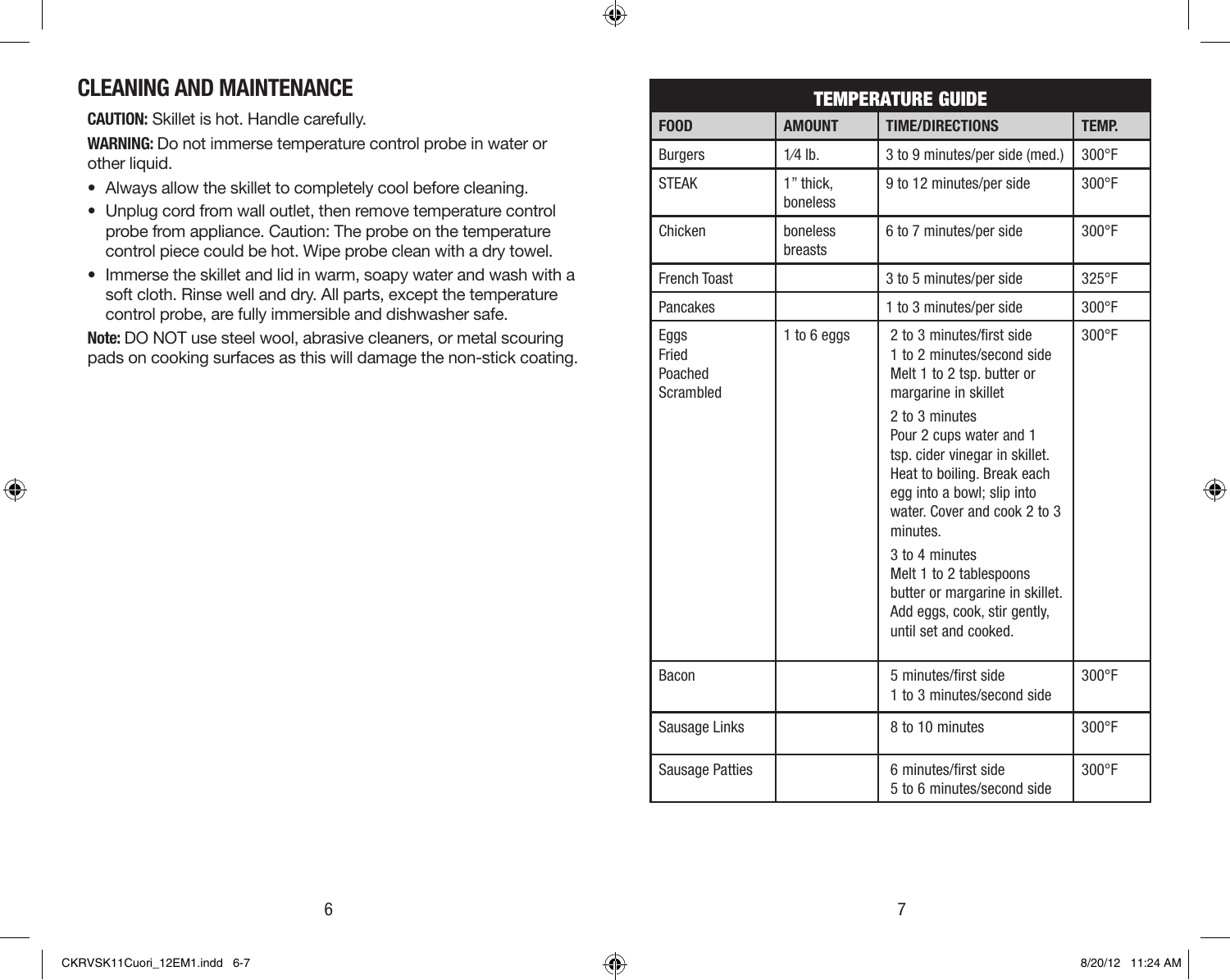### **Apple Nut Pancakes**

2 tablespoons butter or margarine Dash nutmeg 1/2 cup plus 2 tablespoons 2/3 cup milk all-purpose flour 1 egg 1 1/2 teaspoons sugar 1/2 cup peeled and finely 2 teaspoons baking powder chopped apple 1/4 teaspoon salt 2 tablespoons chopped 1/4 teaspoon cinnamon pecans or walnuts Vegetable oil

Melt butter. Set aside to cool slightly. Combine flour, sugar, baking powder, salt and spices in a small bowl. Combine melted butter and milk in mixing bowl. Add egg and beat lightly to combine. Blend in flour mixture, stirring just until combined. Fold in apple and nuts. Preheat skillet to 350°F. Brush lightly with oil. Pour about 1⁄4 cup batter for each pancake. Cook until bubbles come to the surface and the bottom is golden brown, about 2 minutes. Serve 3 warm with maple syrup for breakfast or brunch or top with ice cream, additional nuts and caramel syrup for dessert.

# **Classic French Toast**

⊕

| 1 tablespoon butter or        |
|-------------------------------|
| margarine                     |
| 2 slices French bread, sliced |
| 1-inch thick                  |
| Maple syrup                   |
|                               |

Combine egg, milk, spice and sugar in shallow pan. Preheat skillet to 350°F. Add butter to skillet. Dip both sides of bread quickly into egg mixture then place in skillet. Cook 2 to 3 minutes per side or until bread is golden brown. Dust each piece lightly with confectioner's sugar and serve with maple syrup.

# **RECIPES RECIPES**

#### **Denver Omelet**

 $\bigcirc$ 

1/2 cup diced, cooked ham 3 eggs 1/4 cup chopped green bell pepper 2 tablespoons water 1/4 cup sliced fresh mushrooms 1/8 teaspoon salt 1 green onion, sliced Dash cayenne pepper 1 tablespoon butter or margarine 1⁄3 cup (1-ounce) cheddar cheese, shredded

Set skillet temperature to 300°F. Add ham, green bell pepper, mushrooms, onions and butter. Saute 2 minutes, stirring frequently. Arrange vegetables in an even layer. Lightly beat eggs with water, salt and cayenne pepper; pour egg mixture over ham and vegetables. Cover and cook 4 minutes or until eggs are set. Sprinkle with cheese, cover and cook additional 2 minutes. To serve, slice omelet in half then gently fold each part in half. Lift omelets from skillet with a wide spatula.

### **Ham and Egg Favorite**

| 1 tablespoon butter or margarine | 2 eags                        |
|----------------------------------|-------------------------------|
| 1/4 cup chopped onion            | 1/2 cup chopped cooked ham    |
| 2 tablespoons all-purpose flour  | 1/2 cup chopped fresh spinach |
| 1/4 cup milk                     |                               |
|                                  |                               |

3⁄4 cup (3-ounces) Swiss cheese, shredded

Set skillet temperature to 300°F. Add butter and melt. Add onions and saute until onions are tender, about 2 minutes, remove onion from skillet and set aside. Combine flour, milk and eggs; beat lightly to blend. Pour egg mixture into pan. Cover and cook 2 minutes. Arrange ham, spinach and cooked onions evenly over eggs. Sprinkle cheese evenly over top. Cover and cook additional 2 minutes. Gently cut into four pie-shaped wedges. Lift each wedge onto serving plate.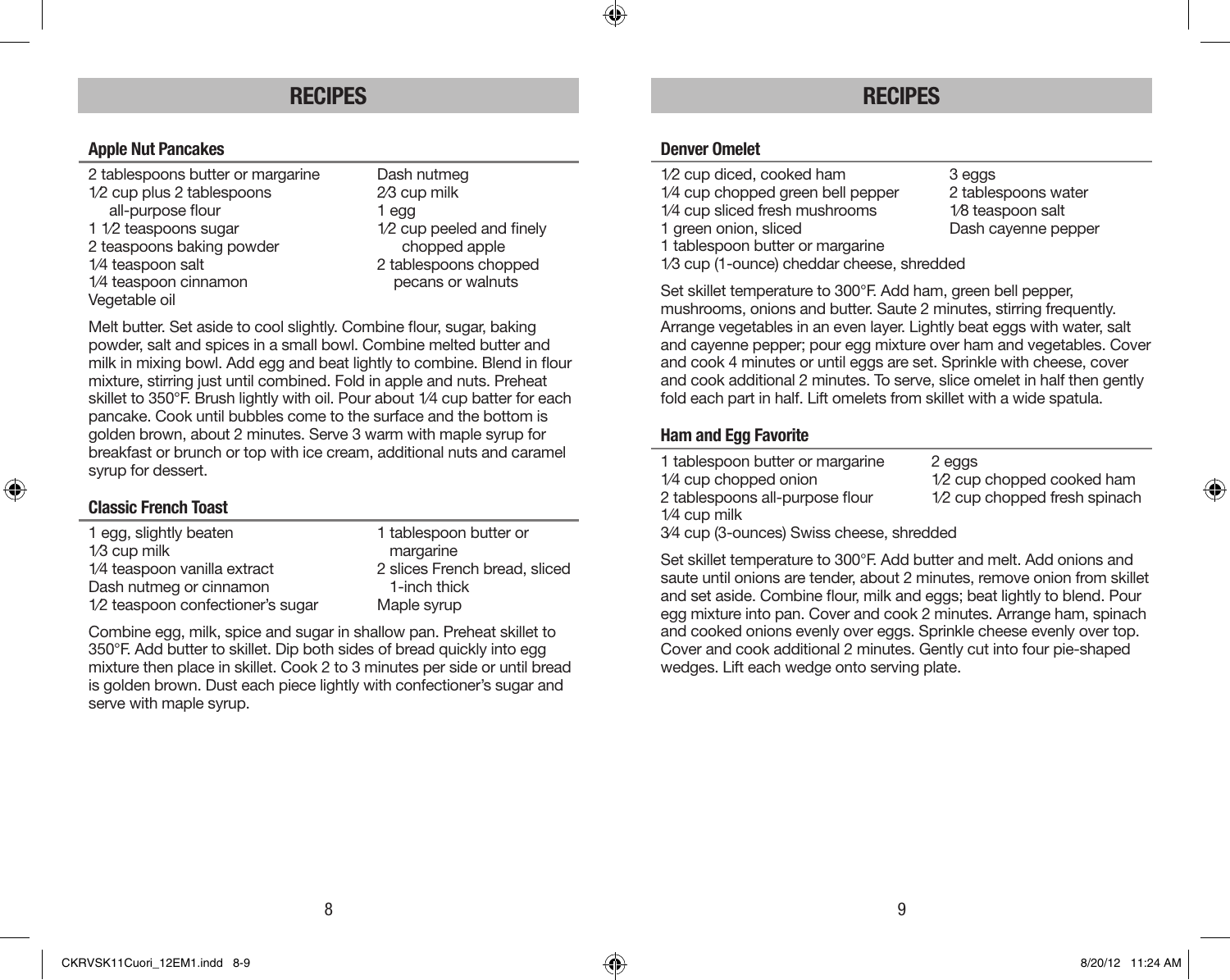# **Cheese and Bacon Potatoes**

6 slices bacon

- 1⁄4 cup onion, finely chopped 4 large potatoes, thinly sliced with skins on
- 11⁄2 cup (6-ounces) cheddar cheese, shredded
- 1 can (4-ounces) chopped green chilies

Place bacon in cold skillet. Turn temperature control dial to 350°F. Fry bacon until crisp, remove and drain. Carefully remove grease, reserving 2 tablespoons bacon grease in skillet. Add potatoes to skillet; cover and cook 10 minutes. Turn potatoes and cook an additional 5 minutes. Crumble bacon and combine with green chilies and onion. Sprinkle over potatoes. Top with cheese; cover and cook 5 more minutes.

# **Pasta with Peppers and Chicken**

- 
- 

⊕

- 
- into  $1/2$ -inch x 2-inch strips
- green or yellow bell pepper<br>(or combination) 1⁄2 teaspoon basil

1 clove garlic, minced<br>
1 tablespoon olive oil Salt and ground black per 1 tablespoon olive oil<br>
1 whole boneless<br>
1 1/2 teaspoons cornstarch<br>
1 1/2 teaspoons cornstarch 1 1/2 teaspoons cornstarch<br>3⁄4 cup chicken broth skinless chicken breast, cut 3⁄4 cup chicken broth<br>into 1/2-inch x 2-inch strips 3⁄4 cup chicken broth 1 cup sliced red,  $\frac{4\text{-}$  cunces linguine or fettuccine,<br>areen or vellow bell peoper cooked and drained 1/2 teaspoon basil

Set skillet temperature to 350°F. Add garlic and oil and saute 2 minutes. Add chicken; cook and stir for 5 minutes. Stir in bell peppers and allow to cook additional 2 minutes or until vegetables are crisp tender and chicken is done. Reduce temperature to 250°F. Blend seasonings and cornstarch into chicken broth, stirring until well blended. Pour broth mixture into skillet. Heat, stirring gently, 1 minute or until mixture is hot and thickened. Serve over pasta. Makes 2 servings.

# **RECIPES RECIPES**

### **Easy Beef Fajitas**

 $\bigcirc$ 

Juice of 2 limes<br>
1/2 green or red bell pepper,<br>
1 small onion, thinly sliced<br>
1/2 green or red bell pepper, 1 small onion, thinly sliced<br>
2 tablespoons olive oil thinly sliced<br>
2 tablespoons olive oil thinly sliced<br>
4 flour tortillas 2 tablespoons olive oil 4 flour tortillas<br>1/2 teaspoons ground cumin<br>1/2 cup (2-ounces)  $1/2$  teaspoons ground cumin  $1/4$  teaspoon salt 1 clove garlic, minced<br>
18 teaspoon red pepper flakes<br>
Guacamole, optional 1/8 teaspoon red pepper flakes Guacamole, optional<br>Freshly ground black pepper, to taste Salsa, optional Freshly ground black pepper, to taste Salsa, optional<br>34-lb. top round steak, thinly sliced Sour cream, optional 3⁄4-lb, top round steak, thinly sliced Chopped tomatoes, optional

monterey jack or<br>cheddar cheese shredded

Combine lime juice, 1 tablespoon olive oil, cumin, salt, garlic, red pepper and black pepper in glass bowl. Add beef and allow to stand, at room temperature, 30 minutes. Set skillet temperature to 350°F. Add remaining 1 tablespoon olive oil, onion and green/red bell pepper and stir gently. Cover and cook 1 to 2 minutes or until vegetables are tender. Remove vegetables and keep warm. Drain meat, discard marinade and place meat in skillet. Saute meat 7 to 9 minutes or until done. Meanwhile, wrap tortillas in aluminum foil and heat in 350°F. oven for 5 minutes. To assemble, spoon about 1⁄4 of meat and vegetables into center of each warmed tortilla. Sprinkle with 2 tablespoons cheese. Roll tortilla and place on serving plate. Garnish, as desired, with guacamole, salsa, sour cream and/or chopped tomatoes.

### **Pork Chops with Spanish Rice**

| 2 to 4 center cut pork chops,       | 1/3 cup raw long grain rice |
|-------------------------------------|-----------------------------|
| about $1/2$ -inch thick             | 1/2 teaspoon chili powder   |
| 1/4 cup chopped green bell pepper   | 1/3 cup chopped onion       |
| 1 can (141/2-ounces) whole tomatoes |                             |

Set skillet temperature to 350°F. Add chops and cook on first side 5 minutes. Turn chops; add onion and green bell pepper. Cook, stirring vegetables occasionally, 2 minutes. Reduce temperature to "WARM", add rice, chili powder and tomatoes and stir to blend into vegetables. Cover and cook 25 to 30 minutes, stirring occasionally.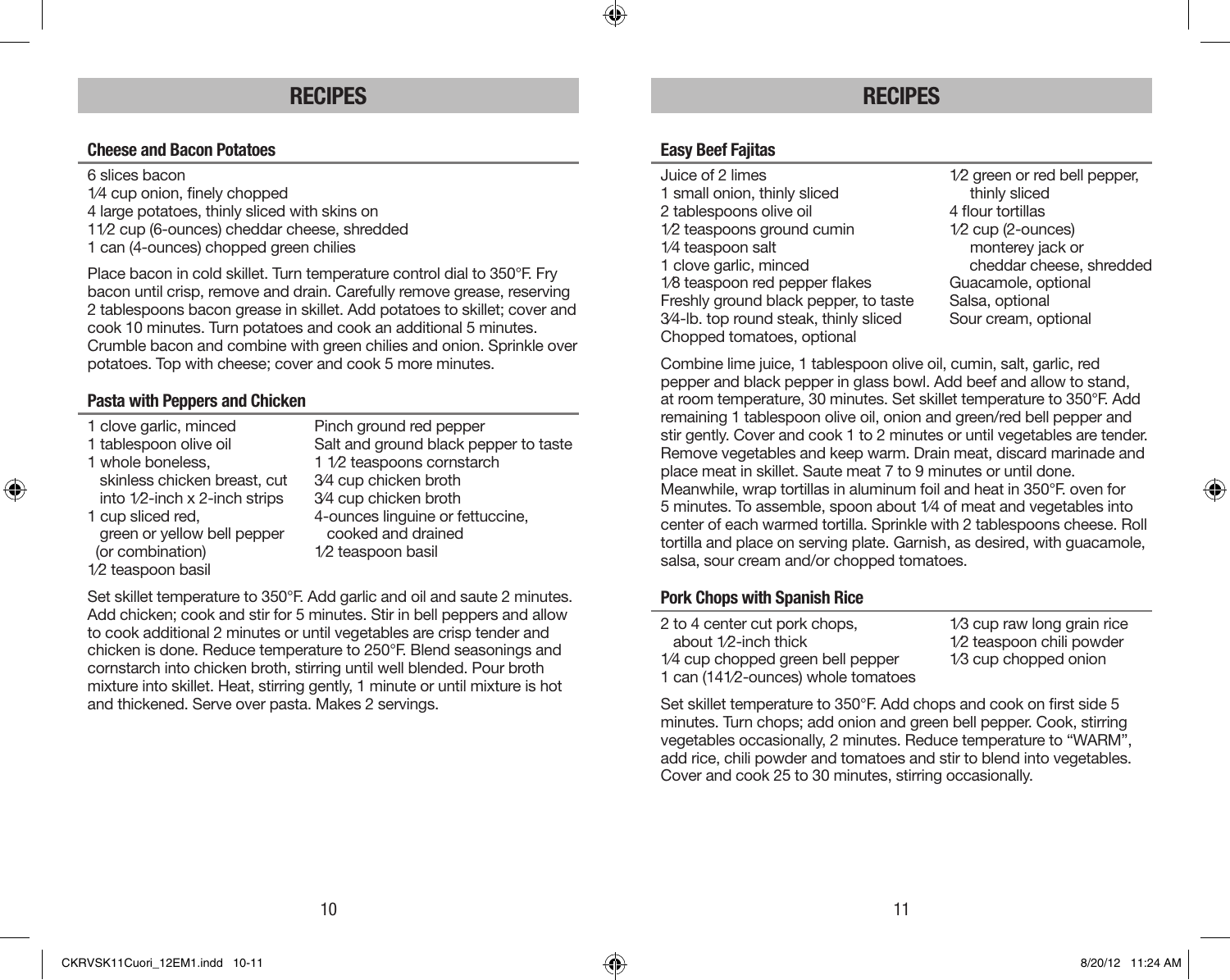# **RECIPES RECIPES**

# **Swiss Steak**

| 11/2-lbs beef round steak,            | 1 can (8-ounces) tomato     |
|---------------------------------------|-----------------------------|
| 3/4- to 1-inch thick                  | sauce                       |
| $1/4$ cup flour                       | 1 onion, sliced             |
| 3/4 teaspoon salt                     | 1 stalk celery, sliced      |
| 1/4 teaspoon ground black pepper      | 1 carrot, thinly sliced     |
| 2 tablespoons shortening              | 1/2 teaspoon worcestershire |
| 1 can (141/2-ounces) stewed tomatoes, | sauce                       |
| drained                               |                             |

Cut meat into 6 serving-size pieces. Combine flour, salt and pepper. Coat meat with flour mixture. Add shortening to skillet and preheat to 300°F. Brown meat on both sides. Carefully drain off excess fat. Add remaining ingredients. Set temperature Control dial to "SIMMER", cover and cook over low heat about 11⁄2 hours or until meat is tender. Remove meat from skillet. Combine 1⁄4 cup cold water and 1 tablespoon flour, add to tomato mixture in skillet. Cook and stir until thick and bubbly. Serve meat with tomato sauce spooned over meat.

## **Shrimp and Vegetable Stir-Fry**

⊕

| 3/4-lb. raw, shrimp,          | 1 small sweet red bell pepper,  |
|-------------------------------|---------------------------------|
| shelled and deveined          | in thin strips                  |
| 2 tablespoons light soy sauce | 1 cup broccoli flowerettes      |
| 2 tablespoons dry sherry      | 1/2 medium onion, thinly sliced |
| 2 teaspoons cornstarch        | 5 large fresh mushrooms, sliced |
| 1 teaspoon grated gingerroot  | 1/2 package (3-ounces) frozen   |
| 2 stalks celery, sliced       | snow peas, thawed               |
| 1 tablespoon vegetable oil    |                                 |
|                               |                                 |

Place cleaned shrimp in bowl. Combine soy sauce, sherry, cornstarch, and gingerroot; pour over shrimp. Preheat skillet to 400°F. Add oil to skillet. Stir-fry celery, red bell pepper, broccoli and onions for 2 minutes. Add shrimp with marinade and stir-fry additional 2 minutes or until shrimp turn pink. Add mushrooms and snow peas. Stir-fry until heated through.

# **Fish Fillets with Lemon Dill sauce**

◈

| 1/4-lb. fresh mushrooms, sliced   | 1 tablespoon lemon juice      |
|-----------------------------------|-------------------------------|
| 2 green onions, sliced            | 1/3 teaspoon dill weed        |
| 2 tablespoons butter or margarine | 1/4 teaspoon salt             |
| 11/2 teaspoons all-purpose flour  | Dash ground black pepper      |
| 1/4 cup milk                      | 1 to 2 orange roughy or other |
| 2 tablespoons water               | firm fish fillets, (about     |
| 1 tablespoon white wine           | 8-ounces each)                |
| 1/4 cup cream, optional           |                               |

Set skillet temperature to 300°F. Add mushrooms, onions and butter. Saute, stirring frequently, 2 minutes. Add flour; cook, stirring constantly, 1 minute. Combine milk and water. Reduce temperature to "WARM", add milk mixture to skillet and cook, stirring constantly, 1 minute. Blend in wine, lemon juice and seasonings. Arrange fish fillets in sauce, spooning sauce over fish. Cover and cook 8 to 10 minutes or until fish flakes easily with a fork. Lift fish from sauce with a wide spatula. If not using cream, spoon sauce over fish and serve. If desired, remove fish from serving platter and keep warm. Blend cream into sauce in skillet. Heat uncovered 1 to 2 minutes. Spoon sauce over fish.

#### **Steak Au Poivre**

| 2 teaspoons black peppercorns  |  |
|--------------------------------|--|
| or mixture of black, green and |  |
| pink peppercorns margarine     |  |
| 1/2 to 3/4-lb. boneless steak, |  |
| (1 strip or sirloin steak)     |  |
| 3 tablespoons water            |  |

1 tablespoon butter or margarine 1 green onion, sliced 3 tablespoons bourbon or beef broth

Place peppercorns in plastic bag. Crack peppercorns with rolling pin or mallet. Press cracked peppercorns evenly over both sides of steak. Set aside. Set skillet temperature to 300°F. Add steak and cook, 7 minutes per side for medium-rare, or until desired doneness. Remove steak from skillet and keep warm. Add butter and green onion. Saute, stirring for 1 minute. Combine bourbon/beef broth and water; pour over green onions. Allow to cook, stirring constantly, about 2 minutes or until sauce has thickened slightly. Cut steak into serving portions. Return steak to skillet and spoon sauce over meat. Heat 1 minute. Serve steaks with sauce spooned over meat.